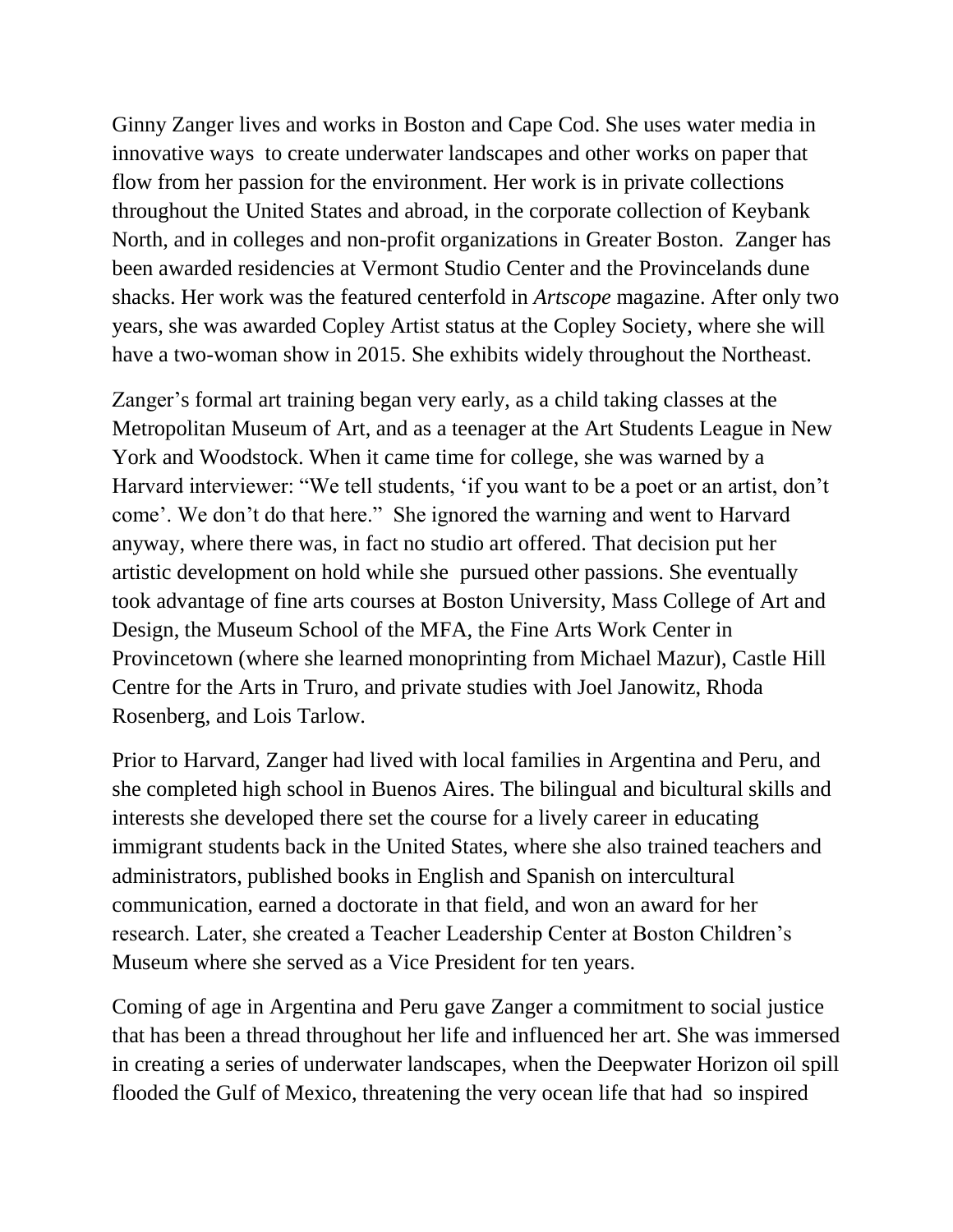her artwork. Sickened and outraged, she followed closely the reports from the Gulf, and began researching all the photographic images she could find, from aerial views of the sinister orange plumes, to murky photos of dying coral enveloped by grey gunk. The Gulf spill tragedy pushed her to consider using her art to raise awareness about the impact of 5 million barrels of crude oil and 2 million gallons of dispersants. The body of work that she made in response was exhibited at the Committee on Public Health in the Massachusetts State House, earning a commendation from the House of Representatives for Zanger's "commitment to the arts." Work from the series was also selected for *Violence Transformed* exhibitions at the State House and in the community for three years.

During her years of advocacy, teaching, and organizing, Zanger's refuge was always Truro, the smallest and most rural Cape Cod town at the narrowest part of the Cape. She says, "The airs and magical light of the Outer Cape have renewed me every summer, and inspired a revival of my early love of art making." Several years ago she won a residency at one of the historical Provincetown dune shacks, where she lived and worked alone without electricity or running water, salvaging driftwood and sea stars on the beach to make hand-rubbed monoprints.

"I am a seasonal worker," Zanger says. "Perhaps it is because I don't like to work from photographs and my visual memory isn't that good – but I find that I make art in response to the seasons. The magnificent Cape dunes inspire me in the summer, and no matter how I try to prolong that work back in the studio I get distracted by the magnificence of the New England foliage. Then whenever I return from a diving vacation I feel that I just have to get those colors and forms down asap before they fly out of my head – since I can't paint underwater! Living near the Arnold Arboretum where spring unfolds in centuries old trees gathered from the four corners of the earth – how could I ignore that?"

In her current practice, Zanger alternates between painting and monoprinting, and she revels in exploring new materials and innovating new techniques in both. The adventurous spirit that inspired her to explore Latin America and the deep sea has also led her to the practice of Qi Gong, the centuries old Taoist tradition that combines movement and meditation. "I didn't know why I was so drawn to it," she says. "Until I found out that the form of Qi Gong that we are learning is the Water Element. Now I know. The peace that I feel when I practice these ancient